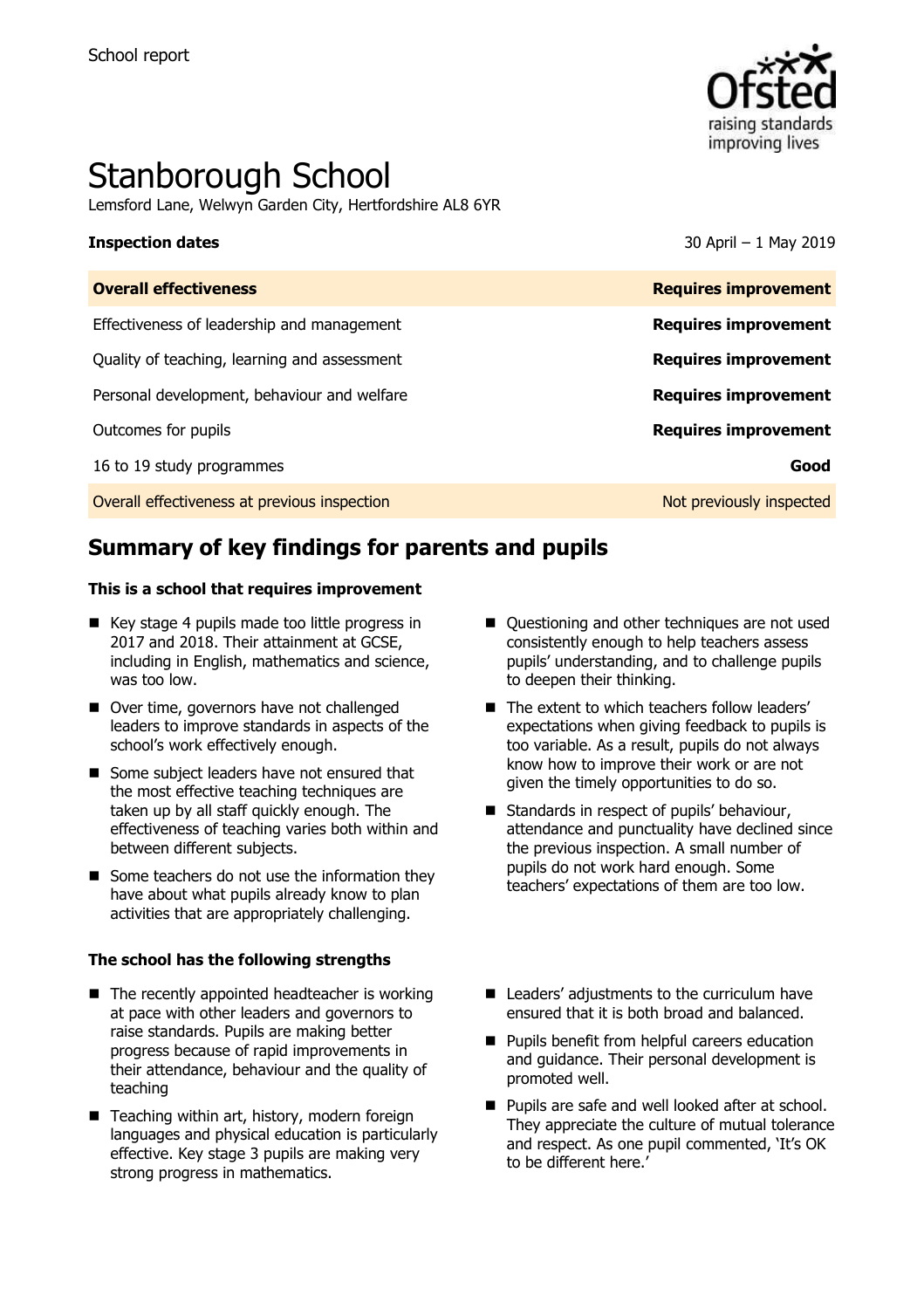

# **Full report**

### **What does the school need to do to improve further?**

- Reduce the variability in achievement across and within subjects, and improve both behaviour and the effectiveness of teaching further, by ensuring that all teachers:
	- plan tasks that are at the right level of difficulty for all pupils, particularly the most able
	- use questioning and other techniques to assess pupils' understanding and to challenge them to think deeply
	- provide pupils with the opportunity to respond to clear feedback on their work, in line with the school's policy
	- insist on high expectations in respect of all pupils' effort, conduct, attitudes to learning and work completion.
- Improve the effectiveness of leaders and managers in driving improvement by ensuring that:
	- all subject leaders improve teaching and pupils' progress through the sharing of good practice
	- governors continue to develop the ways in which they hold leaders to account for standards in different areas of the school's work.
- An external review of governance should be undertaken in order to assess how this aspect of leadership and management may be improved.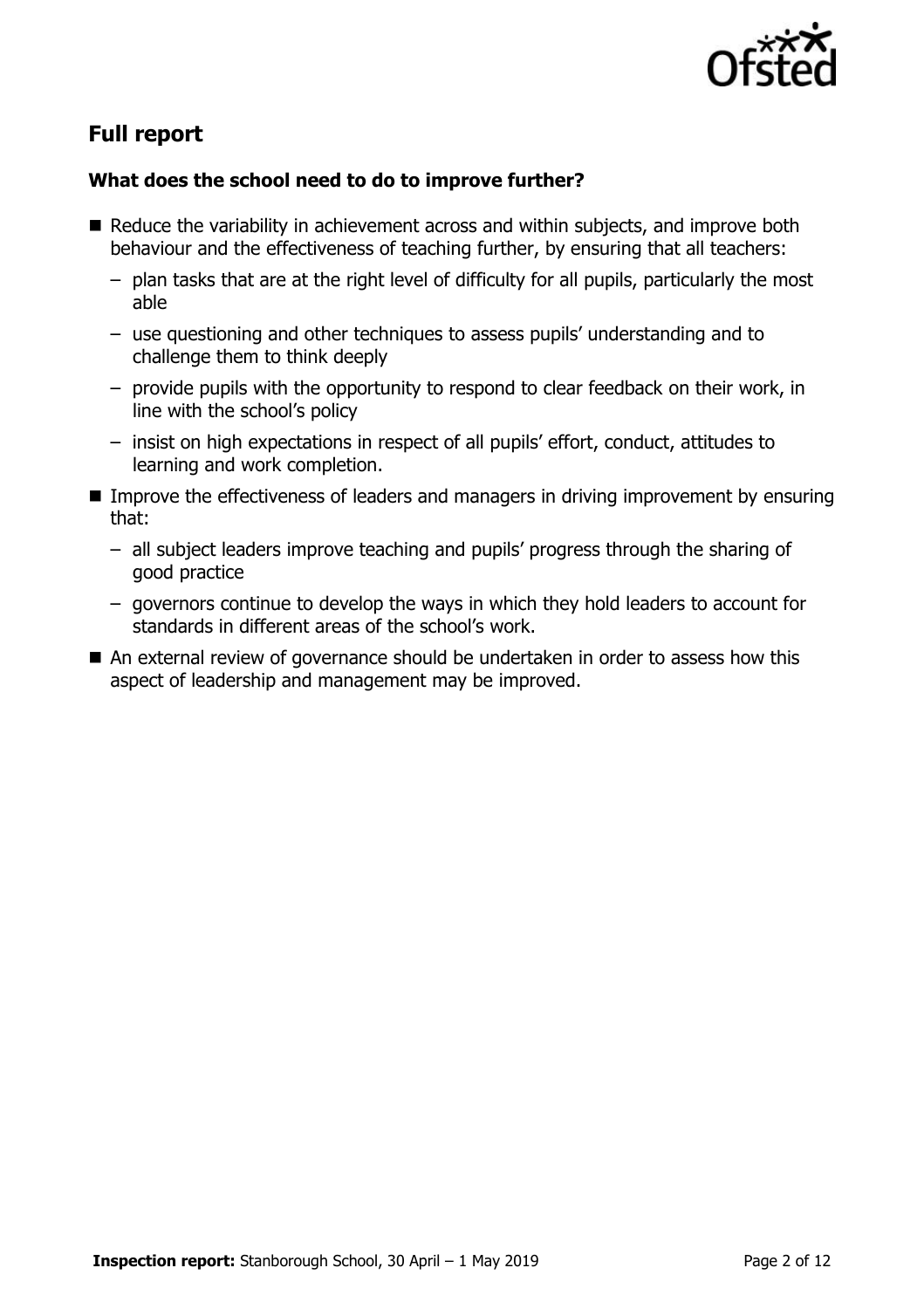

## **Inspection judgements**

#### **Effectiveness of leadership and management Requires improvement**

- Since the previous inspection, leaders and governors have not addressed declines in pupils' behaviour, attendance and progress swiftly enough. In 2017 and 2018, pupils' progress and attainment by the end of key stage 4 was too low.
- Over time, some middle leaders have not been effective in maintaining standards within their subjects. Although the school's assessment information shows that current pupils are making better progress in most subjects, inspection evidence indicates that pupils' achievement remains too variable.
- The extent to which teachers provide feedback in line with leaders' expectations is too variable. As a result, pupils are not always clear about what they need to do to improve their work, or are not given sufficient opportunities to make the necessary changes.
- Since the beginning of the current academic year, the newly appointed headteacher and other leaders have taken determined and highly effective action to raise standards, based upon their accurate evaluation of what needs to improve. Pupils' behaviour, attendance and the impact of teaching, learning and assessment upon their progress are all improving strongly.
- Senior leaders are monitoring the effectiveness of teaching carefully and taking robust action if standards are not high enough. Some difficult decisions have been made. Teachers are benefiting from precisely targeted training. This is enabling many to make the necessary improvements or to develop further already strong aspects of their practice. The extent to which subject leaders ensure that effective approaches are adopted swiftly by all is too variable.
- The school's curriculum is very broad, but some pupils have made insufficient progress because they have studied a greater number of GCSE subjects than pupils typically undertake. This has meant that the amount of teaching time allocated for some subjects has been too low. The headteacher's recent changes to the curriculum have ensured that pupils receive sufficient tuition in all subjects that they are studying.
- Leaders are making checks that confirm the accuracy of teachers' assessment of pupils' work and are ensuring that pupils' progress is carefully monitored. Leaders use this information to provide additional help for pupils, including for those who have gaps in their knowledge and understanding due to previous weaknesses in teaching.
- Leaders have a very detailed understanding of the individual barriers to learning that are faced by many of the school's disadvantaged pupils. They are using pupil premium funding to address these barriers more effectively than in the past. As a result, disadvantaged pupils' behaviour and attendance has improved markedly. The difference between these pupils' progress and that of others with the same starting point is diminishing.
- Leaders identify the needs of pupils with special educational needs and/or disabilities (SEND) and ensure that staff know these and have the knowledge and resources they need to meet them. Most are making good progress academically from their individual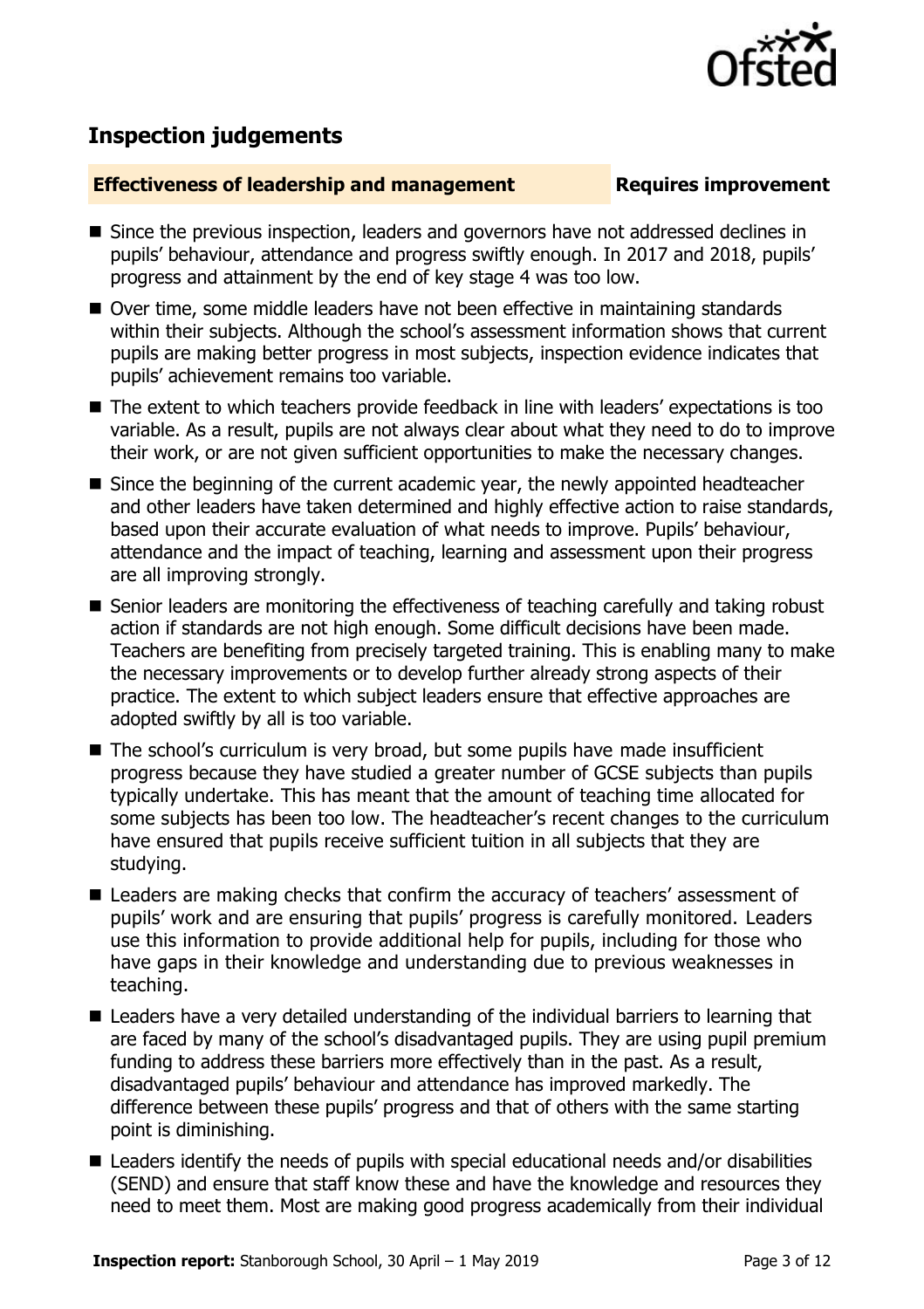

starting points as a result. The personal development needs of pupils with SEND are also well promoted.

- Leaders are using additional funding in a well-targeted manner to help pupils in Year 7 who need to improve their literacy and numeracy skills.
- The curriculum helps to promote pupils' spiritual, moral, social and cultural education well through trips, visits and other activities. The religious studies and philosophy course that pupils study makes a significant contribution to enabling all pupils to understand and respect people with different backgrounds, views and beliefs.

### **Governance of the school**

- Until recently, governors have not challenged leaders sufficiently well to help prevent standards in teaching, behaviour and attendance from declining.
- Governors have made recent changes to the way that they work. These are starting to ensure that they receive more timely and accurate information about standards within various aspects of the school's provision.
- Recent changes to the composition of the governing body, together with additional training, have ensured that members are developing the understanding they need to be able to hold leaders to account.
- Governors are developing an accurate understanding of the school's most significant improvement priorities, and how far progress towards the school's improvement plan objectives is being made.
- Governors are ambitious for the school and are providing strong support for the headteacher and other leaders as they improve standards.

### **Safeguarding**

- $\blacksquare$  The arrangements for safeguarding are effective.
- Leaders carry out all necessary pre-employment checks to establish that staff are suitable to work with pupils. The school's single central record meets all statutory requirements.
- Senior leaders have a secure understanding of local contextual safequarding risks. They make sure that through visiting speakers, assemblies and drama productions, pupils learn about risks and how to avoid or minimise them.
- Leaders update staff regularly about safeguarding issues. Because of this, staff are quick to identify changes in a pupils' appearance, behaviour or attendance that might indicate a concern. Staff act quickly to report anything that worries them, following the school's clear procedures.
- Staff work with alternative providers well to ensure that the small number of pupils who attend off-site educational establishments are kept safe.

#### **Quality of teaching, learning and assessment France Requires improvement**

■ Although improving, the quality of teaching, learning and assessment is not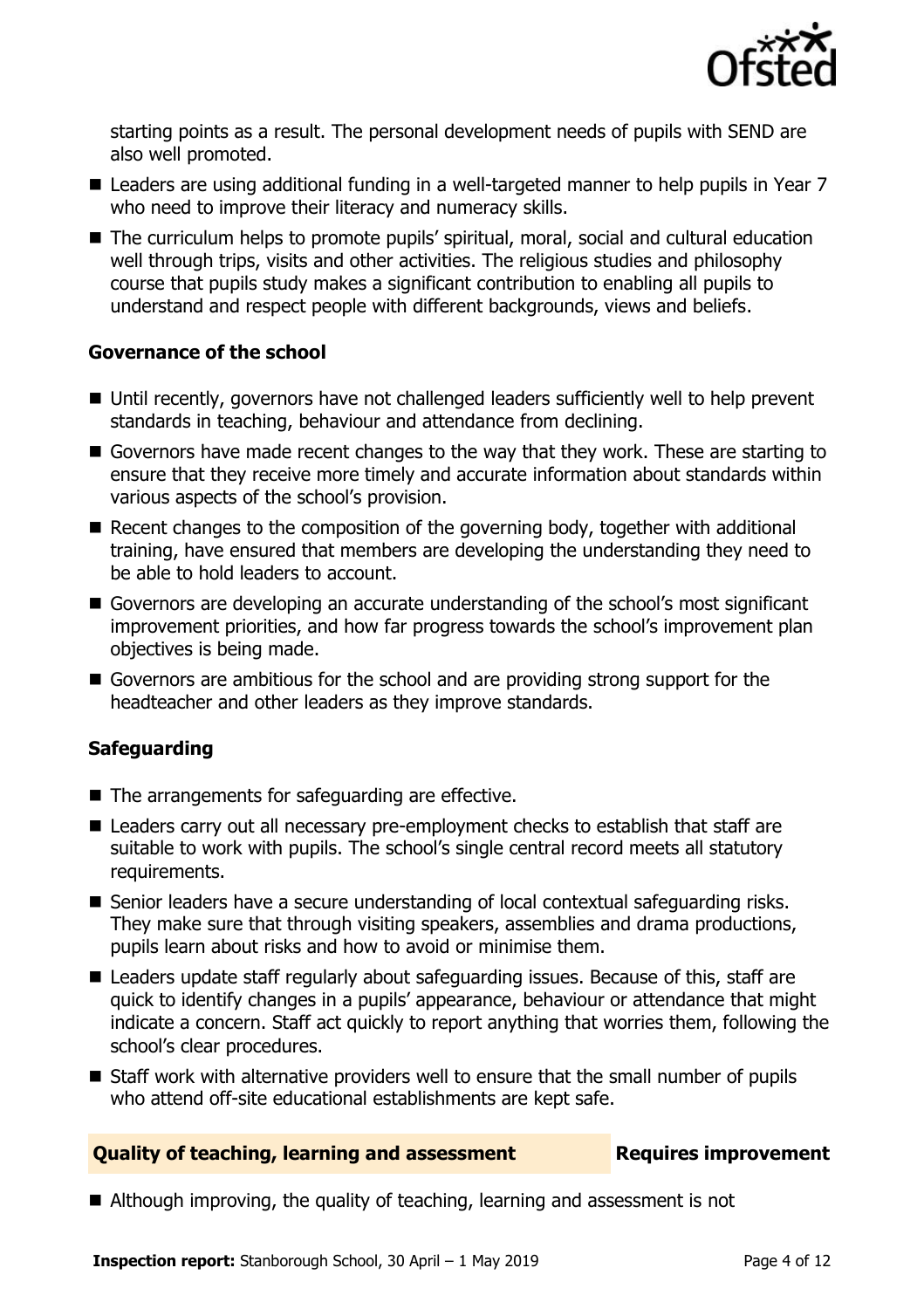

consistently good. There is too much variation in the effectiveness of teaching across and sometimes within subjects. Consequently, the progress that pupils make is too variable.

- Some teachers' expectations of what all pupils can do, or how much effort they should make, are too low. When this is the case, a minority of pupils do not work hard and complete the tasks that they are set, and this is not challenged.
- Too often teachers do not use their understanding of what pupils know to plan tasks that provide pupils with appropriately challenging work to do. Sometimes this means that the most able complete work that is too easy, or that pupils are moved on to the next task before their understanding is secure enough.
- At times, teachers do not use questioning to develop pupils' thinking during the completion of a task, or to check the extent of their understanding before they start work or after they have finished it. When this is the case, or when tasks are not engaging, a small number of pupils sometimes engage in off-task discussion or disruptive behaviour.
- Some teachers do not follow the school's policy when giving feedback to pupils. As a result, pupils are not always clear about what they need to do to improve their work, or are not given a timely opportunity to make the necessary changes.
- Overall, the effectiveness of teaching, learning and assessment has improved significantly since the start of the current academic year. Leaders have been clear about what has needed to improve and have provided support that is enabling teachers to make the necessary changes.
- **Pupils benefit from teachers' strong subject knowledge and the typically positive and** productive working relationships that they have with staff and with each other. In subjects such as English and history, this encourages pupils to engage in discussions and to deepen their thinking by responding to challenging questions.
- In a number of subjects, including art, history, modern foreign languages and physical education, teachers use their knowledge of pupils' prior attainment to plan appropriately challenging activities that help them to take the next steps in their learning. Learning is lively, engaging and productive.
- Typically, teachers help pupils to develop their subject-specific vocabulary. Key stage 4 pupils told inspectors that they value the precise guidance that their teachers give them about how they can best demonstrate their knowledge and understanding when answering public examination questions.
- Often, teachers encourage pupils to learn from their mistakes, and to redraft aspects of their work in response to feedback. Teachers also encourage pupils to test their ideas out during discussions, even if they are unsure about them. This helps teachers to identify any misconceptions, which they then address.
- Additional adults provide effective support for pupils who need it during lessons, or in additional catch-up or intensive one-to-one sessions. Pupils who join the school with low levels of literacy are benefiting from precisely targeted support which is helping most to improve their vocabulary and ability to use spelling, punctuation and grammar with accuracy.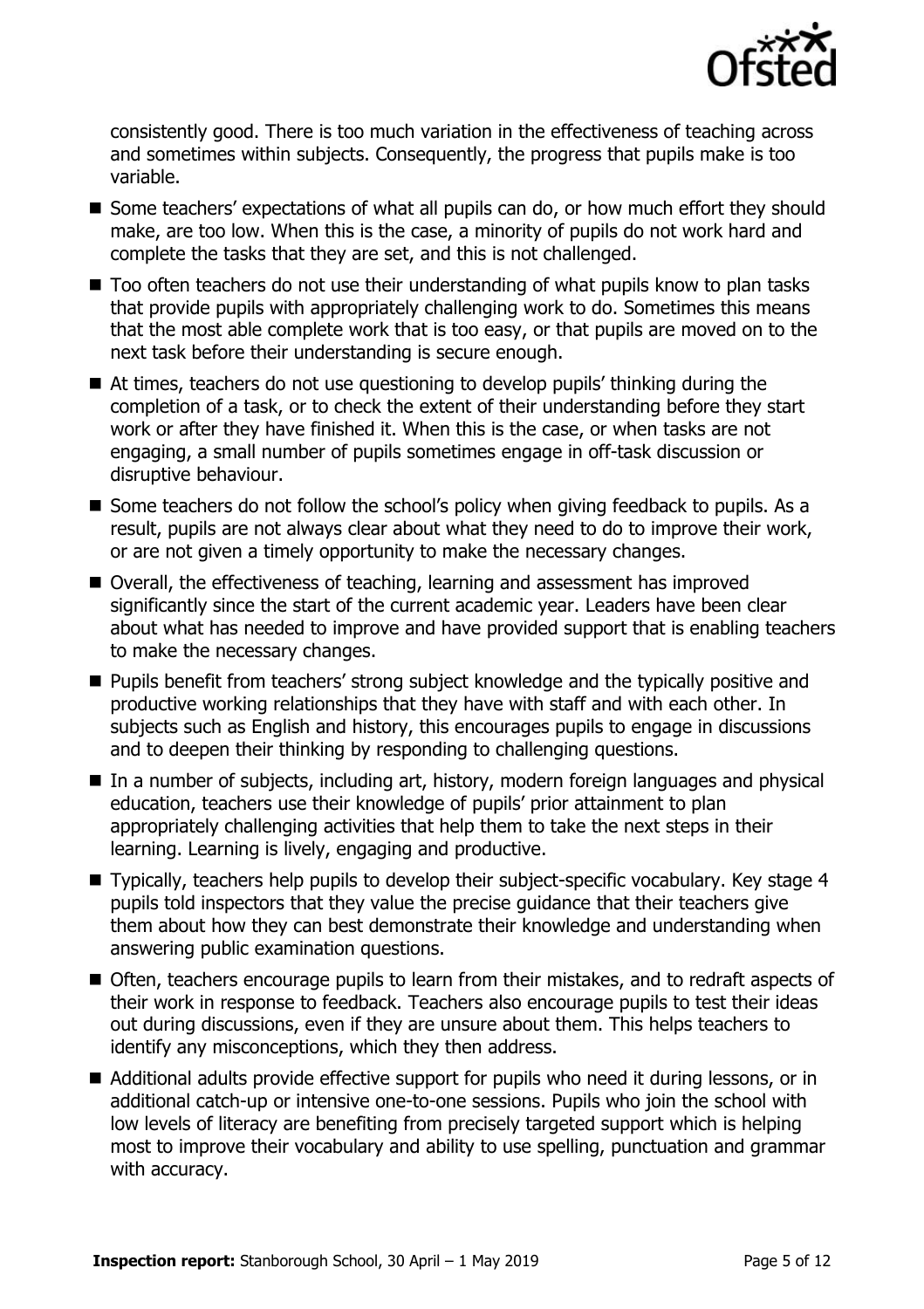

#### **Personal development, behaviour and welfare Fig. 2.1 Requires improvement**

#### **Personal development and welfare**

- The school's work to promote pupils' personal development and welfare is good.
- **Pupils benefit from engaging in a particularly wide range of clubs, sporting activities** and educational trips and visits. Music is a particular strength, including the large boys' choir. Many pupils write and perform their own plays or dance routines and engage in house competitions.
- Many pupils raise issues through their school and year councils, and leaders often involve pupils in reviewing or creating school policies and procedures. The recentlyintroduced behaviour and rewards policy was written following extensive pupil input and consultation, for example.
- **Pupils who need additional help or an alternative timetable are well supported in the** school's inclusion unit, 'The Compass'. This provision meets the needs of individual pupils, so that they can learn with the minimum of disruption. The school's Young Carers group provides effective help for pupils who look after relatives. These pupils spoke particularly appreciatively about this support to inspectors.
- **Pupils told inspectors that they feel safe in school and respect each other. They report** that bullying, including racial or homophobic bullying, does not happen very often, and that staff typically deal with it well when it does occur. The school's monitoring information supports this view.
- $\blacksquare$  Pupils have a good understanding of how to stay safe, including when using the internet. Teachers ensure that pupils understand the risks involved in drug and gang related 'county lines' activity. Staff take appropriate action to protect pupils from radicalisation and extremism on the rare occasions when that is necessary.
- Independent careers quidance, work experience and work-related learning help pupils to make well-informed choices about which subjects to study and the kinds of courses and careers that successful completion of them could lead to. The proportion who go on to sustained employment, education or training after leaving school is above the national average.
- Leaders ensure that the relevant checks are carried out upon the attendance, behaviour and safety of the small number of pupils who attend off-site alternative provision.

#### **Behaviour**

- The behaviour of pupils requires improvement. A minority of pupils have poor attitudes to learning. They do not always work hard enough and complete the tasks that their teachers give them. Some teachers do not challenge these pupils to work harder. As a result, they make less progress than they should.
- Typically, pupils have responded well to the new behaviour policy that leaders introduced at the start of the current academic year. Disruption to learning has reduced significantly, from levels that were previously too high, because most teachers apply the behaviour policy consistently.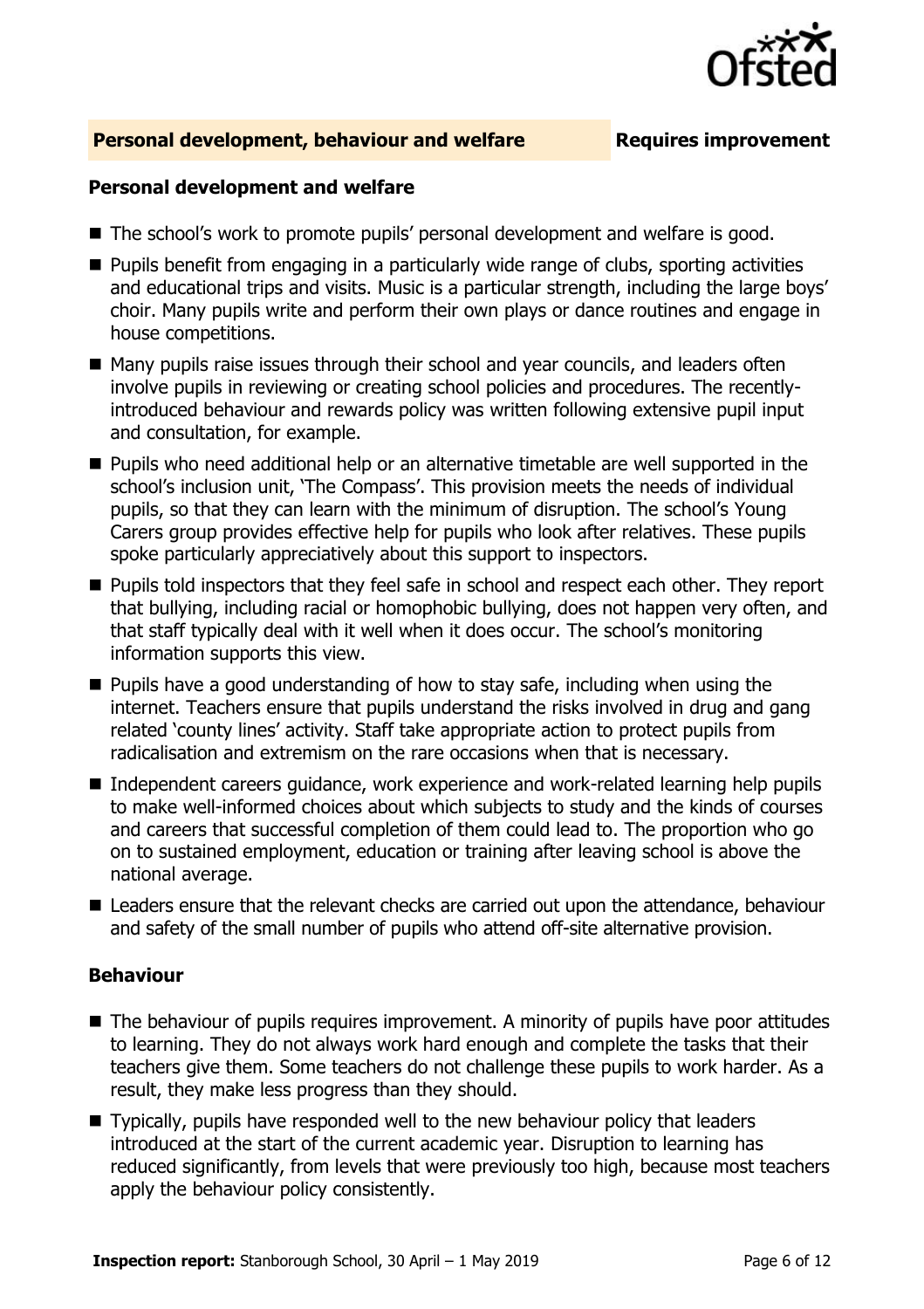

- The proportion of pupils excluded for fixed periods of time, which rose after the new behaviour policy was introduced, has fallen again because pupils are responding to the school's high expectations regarding their conduct.
- Serious incidents of unacceptable behaviour are rare. Pupils who have found it difficult to manage their conduct told inspectors that staff have supported them very well, and that this has had a positive effect on their behaviour and attendance.
- **Pupils generally behave well around the academy during social times and are polite and** welcoming. Around the site there is very little litter, damage or graffiti.
- Recent changes to the school's behaviour policy have helped ensure that pupils wear the correct uniform, look smart and start lessons with the right equipment.
- **Pupils told inspectors that the school's revised mobile phones policy has almost** eliminated the inappropriate use of these devices during lessons and at social times.
- Attendance, previously too low, has improved and is above the national average. The proportion of pupils who are persistently absent from school has been reduced significantly. Pupils typically arrive at school punctually.

### **Outcomes for pupils Requires improvement**

- $\blacksquare$  Most year groups join the school with attainment that is at least in line with the national average. In 2018 pupils' progress, including that of the most able and those who are disadvantaged, was too low, including in English, mathematics and science. As a result, their attainment at GCSE was not high enough.
- Leaders have acted swiftly to improve the effectiveness of teaching since the start of the current academic year. They have also made changes to ensure that pupils are not studying so many subjects that the teaching time available for each is too limited. Current pupils are making improving but not consistently good progress in each subject. Therefore, outcomes require improvement.
- The progress that current disadvantaged pupils make, though still too variable, is strengthening overall and close to that of other pupils. This is because disadvantaged pupils' behaviour and attendance is better, which is enabling them to benefit more from improvements in the effectiveness of teaching.
- The progress made by the most able pupils is too variable, both between and often within different subjects. This is because these pupils complete work that often does not demand enough of them. The most able make strong progress in some subjects, including art, history and physical education.
- Overall, current pupils are making good progress in a number of subjects, including art, modern foreign languages and physical education. Pupils' progress in English is improving rapidly. Key stage 3 pupils are making particularly strong progress in mathematics.
- $\blacksquare$  In most subjects, pupils with SEND make good progress from their individual starting points, because teachers know pupils' needs well, and make sure that these are met.
- **Pupils who attend alternative provision typically follow appropriate courses which** enable them to achieve a range of qualifications, including English and mathematics.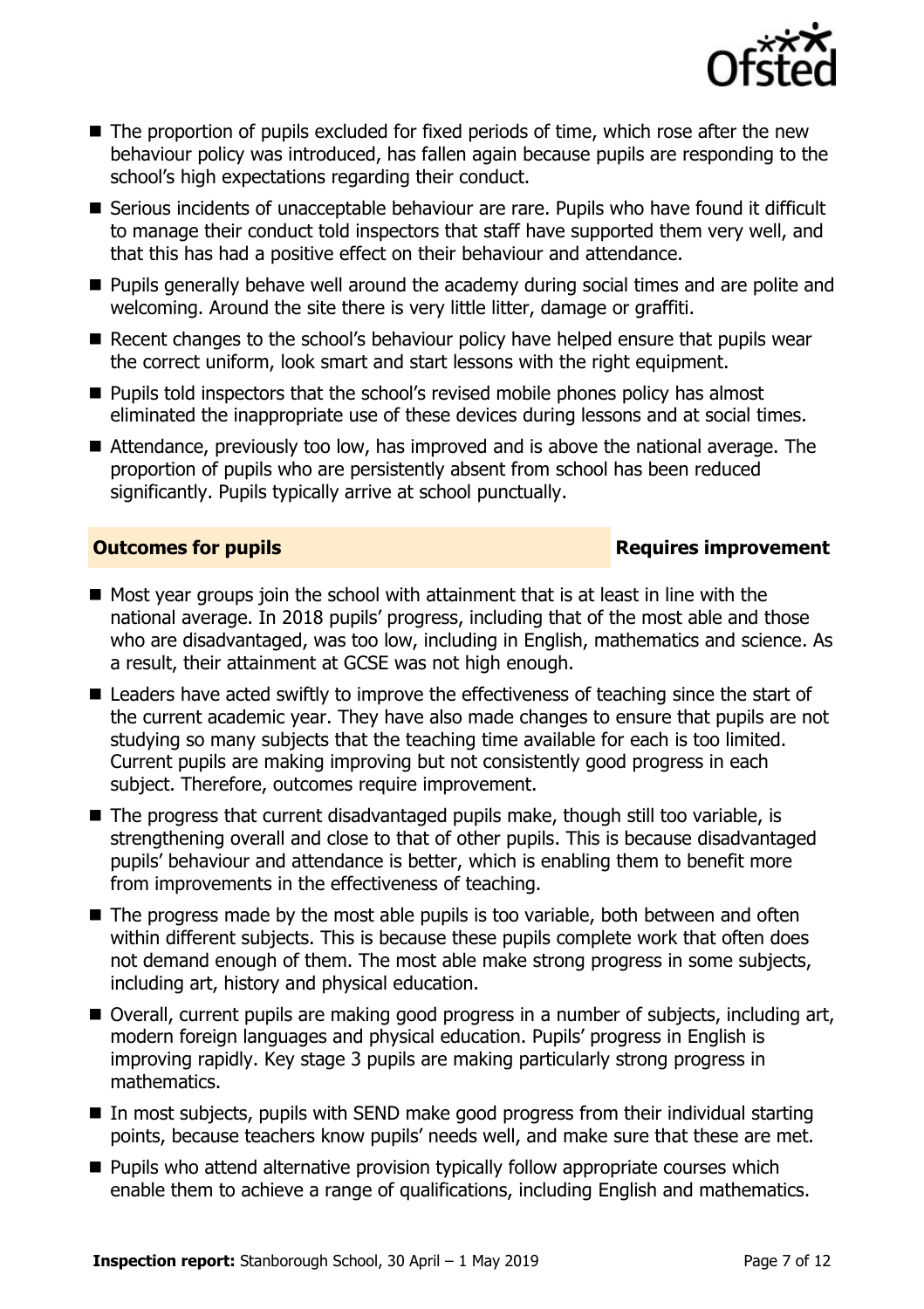

#### **16 to 19 study programmes Good**

- Sixth-form students make good progress from their starting points. They achieve particularly well in English literature, history, mathematics and psychology. Students do less well in science. Teachers' strong subject knowledge contributes well to students' learning. Students benefit from teachers' precise guidance about how to meet the demands of examination questions.
- $\blacksquare$  Students attend well in the sixth form. They appreciate the wide range of courses that they can follow, both at their own school and at others that are part of the consortium. Students also benefit from guidance that helps them choose subjects that are a good match for their interests, aspirations and abilities.
- Teachers promote students' engagement in scholarly discussion and debate. Teachers ask challenging questions, which prompt students to remember and consolidate their previous learning, and to think deeply. During the inspection, this helped politics students explain why some believe liberals place too much emphasis on the importance of individual liberty.
- Many students develop their leadership skills through the positions of responsibility that they hold at school. Students run school events, raise money for charity, and help to support younger pupils with their learning.
- Sixth-form students benefit from impartial careers advice, which helps them to make successful applications for apprenticeships, employment or higher education. All students undertake appropriate work experience during Year 12. A high proportion of students go on to pursue undergraduate-level study at some of the most selective universities.
- Students behave well during their lessons, when completing private study and at social times. They are positive role models for younger pupils at the school. Students told inspectors that they value highly the positive and productive relationships that they have with their teachers. They are, and feel, safe and well supported.
- Leadership of the sixth form is strong. Leaders have well-established systems to check that standards of teaching are secure within each of the different consortium schools, and action is taken quickly if things need to improve.
- Leaders make careful checks upon the progress that students are making. They act quickly to provide appropriate and timely support to individuals who are falling behind. Vulnerable students are well provided for.
- Students learn useful and age-appropriate information about how to stay safe and healthy, and manage their finances. This helps to prepare them for the transition to greater independence when they leave school.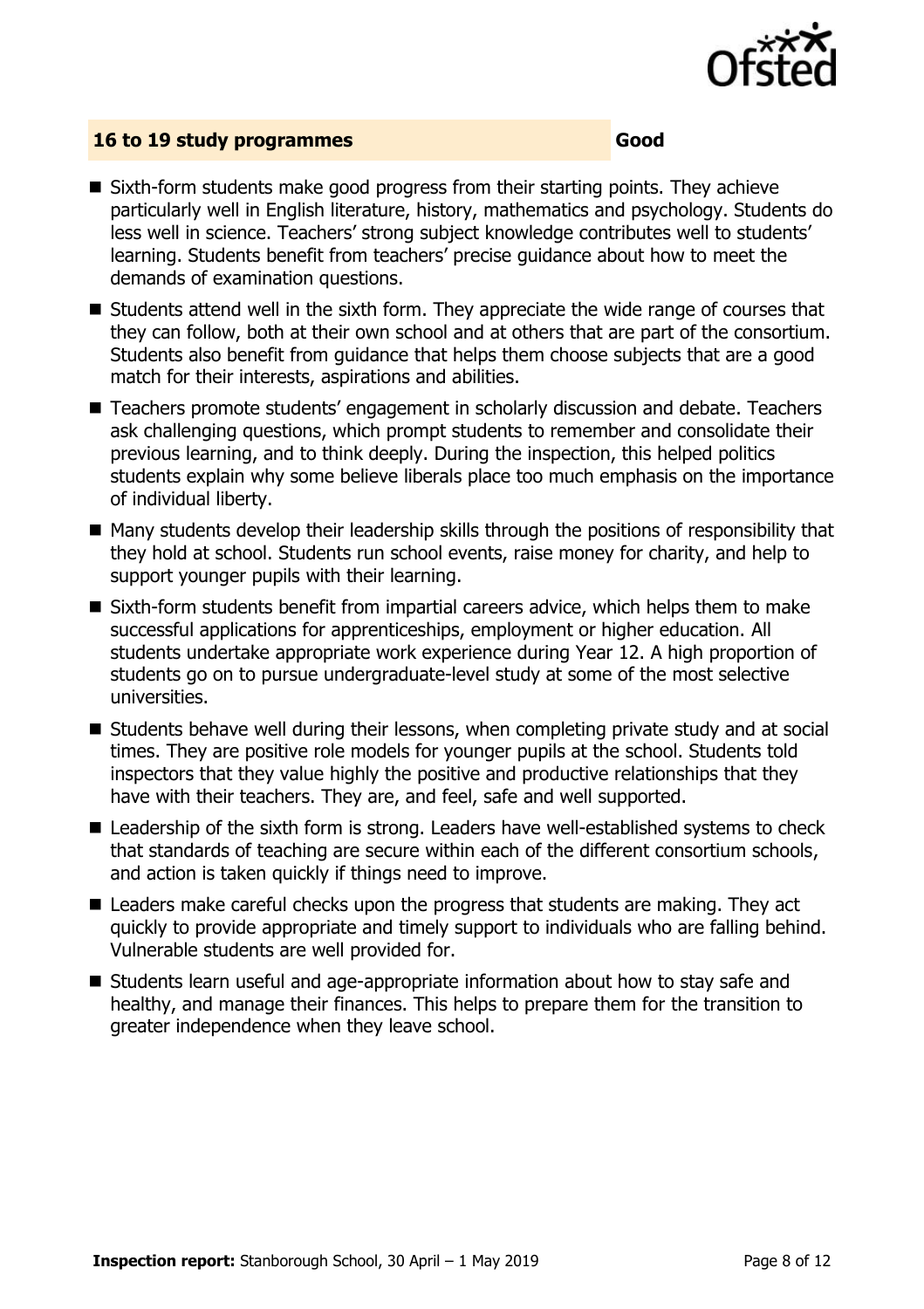

# **School details**

| Unique reference number | 137847               |
|-------------------------|----------------------|
| Local authority         | <b>Hertfordshire</b> |
| Inspection number       | 10085811             |

This inspection of the school was carried out under section 5 of the Education Act 2005.

| Type of school                                           | Secondary                     |
|----------------------------------------------------------|-------------------------------|
| School category                                          | Academy converter             |
| Age range of pupils                                      | 11 to 18                      |
| Gender of pupils                                         | Mixed                         |
| Gender of pupils in 16 to 19 study<br>programmes         | Mixed                         |
| Number of pupils on the school roll                      | 1,087                         |
| Of which, number on roll in 16 to 19 study<br>programmes | 140                           |
| Appropriate authority                                    | Board of trustees             |
| Chair                                                    | Neil Hounsom                  |
| <b>Headteacher</b>                                       | Mrs Merry John                |
| Telephone number                                         | 01707 321755                  |
| Website                                                  | www.stanborough.herts.sch.uk  |
| <b>Email address</b>                                     | head@stanborough.herts.sch.uk |
| Date of previous inspection                              | 10-11 December 2014           |

### **Information about this school**

- Stanborough School is a larger than the average-sized secondary school. The sixth form provision is operated through a collaborative arrangement with four other local schools.
- $\blacksquare$  Most students are of White British heritage. The proportion of pupils from minority ethnic groups is below average. The proportion of pupils who speak English as an additional language is also below average.
- $\blacksquare$  The proportion of boys at the school is above the national average.
- The proportion of disadvantaged pupils is slightly below the national average, as is the proportion of pupils with SEND.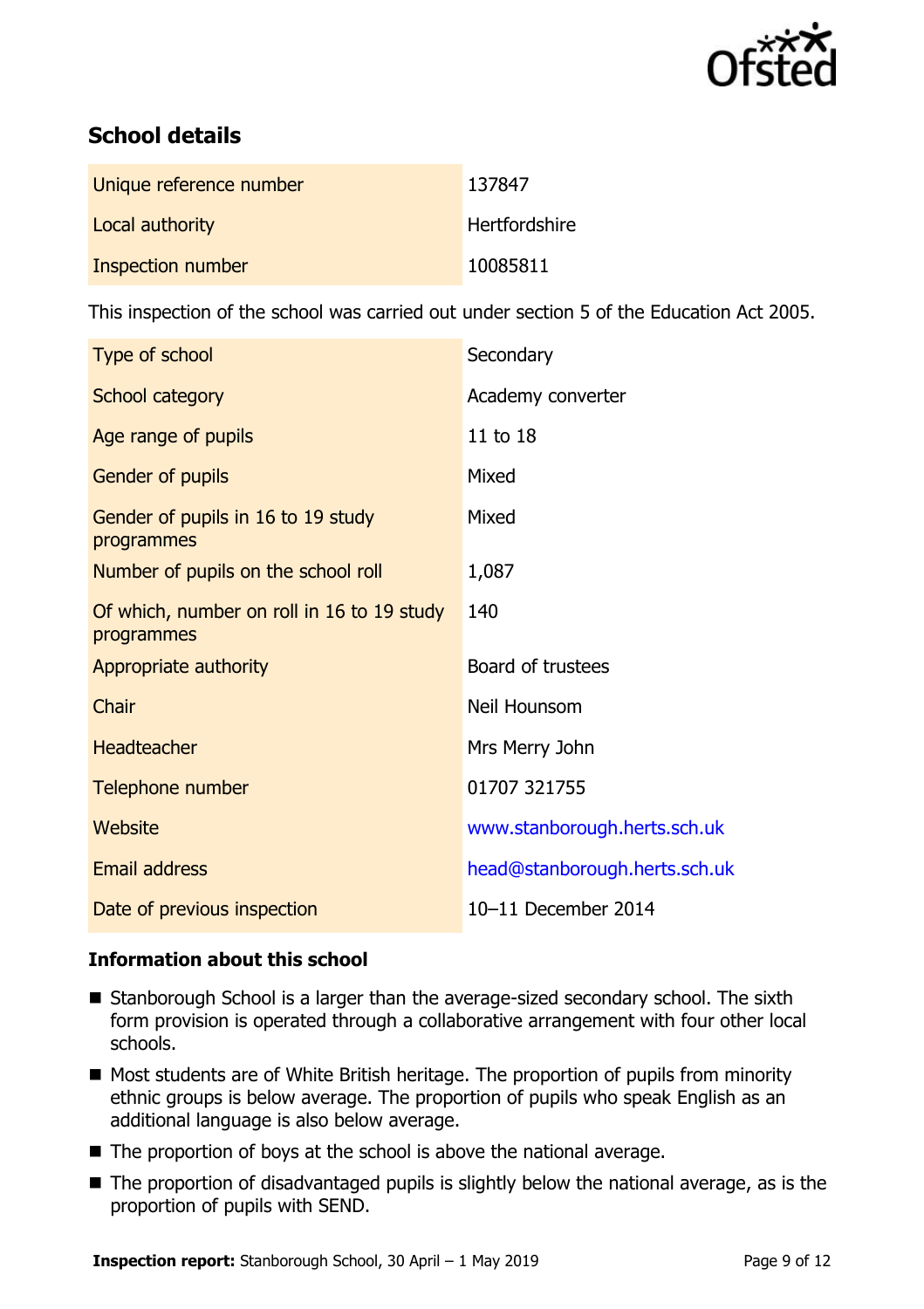

 A small number of pupils attend offsite provision on a part- or full-time basis, at The Park Education Support Centre, Oaklands College and Forest House Education Centre.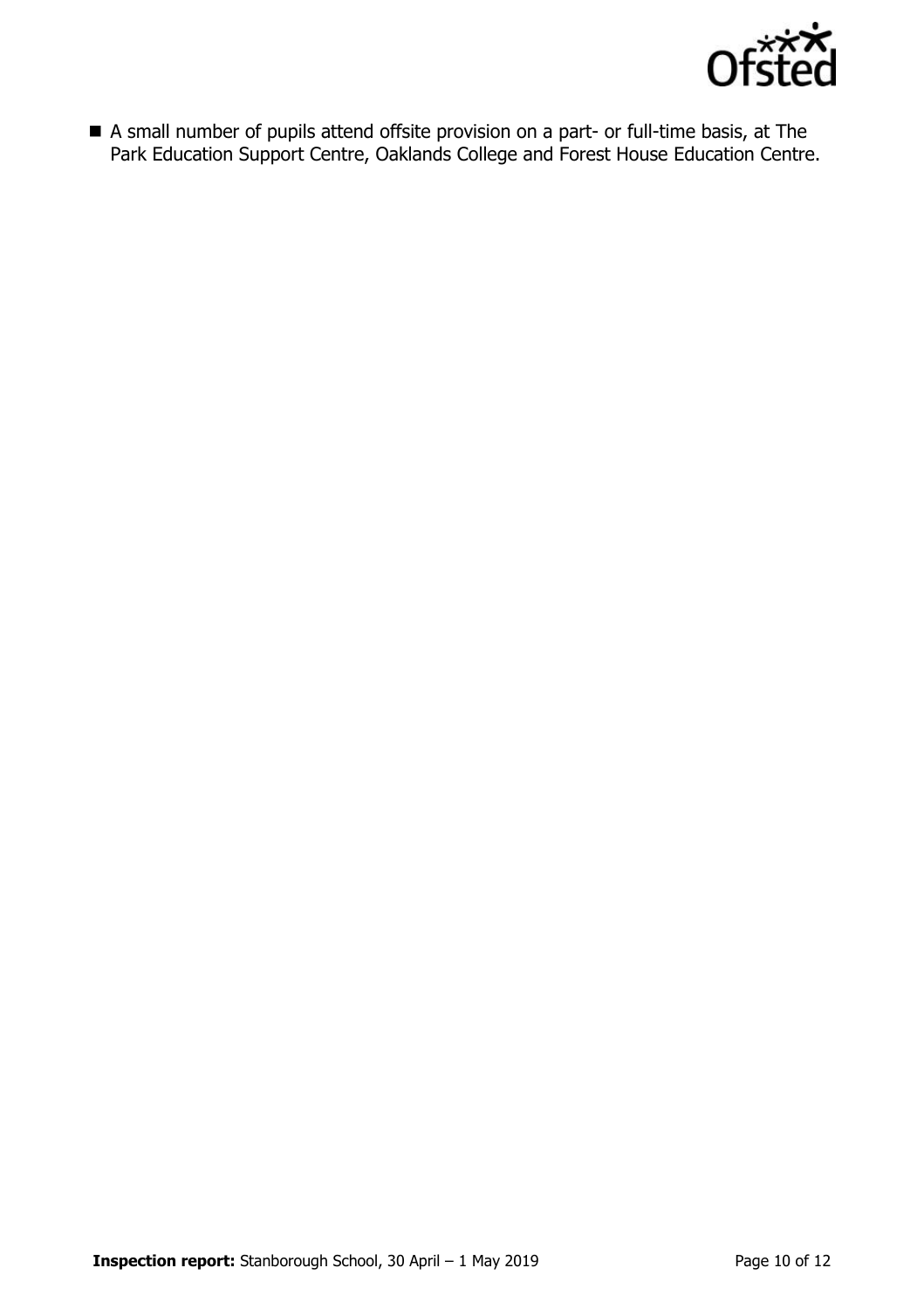

#### **Information about this inspection**

- Inspectors observed learning in a large number of lessons. Some observations were carried out with members of the senior leadership team.
- Inspectors scrutinised the quality of work in a large number of pupils' books.
- **Inspectors had meetings with six groups of pupils and spoke with pupils in classes and** during breaktimes and lunchtimes.
- Meetings were held with members of the local governing body; the headteacher; other leaders and teachers; members of the support staff; and representatives of the local authority.
- Information was considered relating to safeguarding; pupils' attendance and behaviour; progress and achievement; leaders' evaluation of the quality of education; leaders' improvement planning; the curriculum; and the work of external agencies working with the school.
- Inspectors considered the views of 147 parents who responded to Ofsted's online questionnaire, Parent View, as well as the 81 responses to the pupil survey. Inspectors also considered the 53 responses to the staff survey.

#### **Inspection team**

| Jason Howard, lead inspector | Her Majesty's Inspector |
|------------------------------|-------------------------|
| John Constable               | Ofsted Inspector        |
| John Craig                   | Ofsted Inspector        |
| Nicola Hood                  | Ofsted Inspector        |
| <b>Gerard Batty</b>          | Ofsted Inspector        |